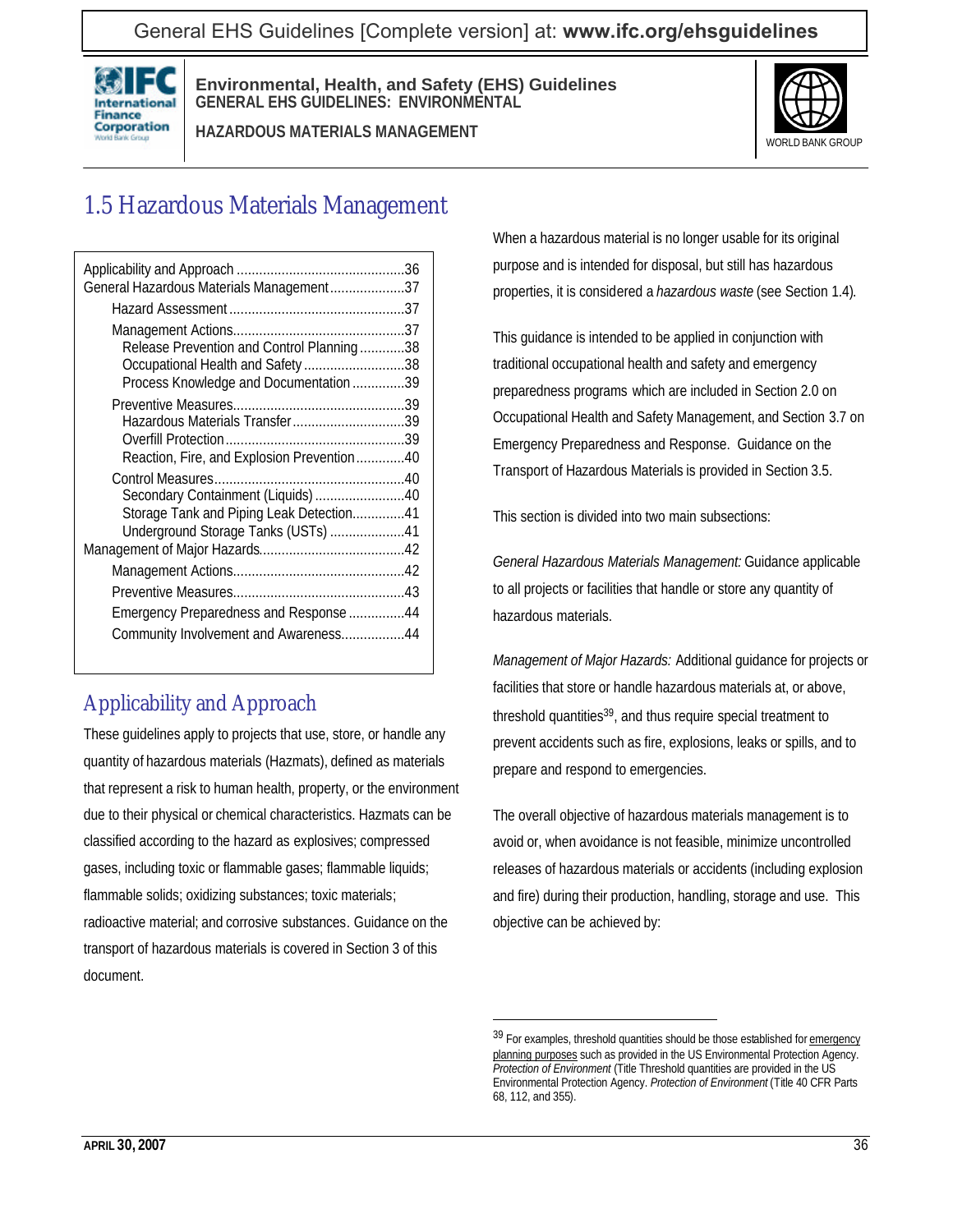

#### **Environmental, Health, and Safety (EHS) Guidelines GENERAL EHS GUIDELINES: ENVIRONMENTAL**

**HAZARDOUS MATERIALS MANAGEMENT**



- Establishing hazardous materials management priorities based on hazard analysis of risky operations identified through Social and Environmental Assessment;
- Where practicable, avoiding or minimizing the use of hazardous materials. For example, non-hazardous materials have been found to substitute asbestos in building materials, PCBs in electrical equipment, persistent organic pollutants (POPs) in pesticides formulations, and ozone depleting substances in refrigeration systems;
- Preventing uncontrolled releases of hazardous materials to the environment or uncontrolled reactions that might result in fire or explosion;
- Using engineering controls (containment, automatic alarms, and shut-off systems) commensurate with the nature of hazard;
- Implementing management controls (procedures, inspections, communications, training, and drills) to address residual risks that have not been prevented or controlled through engineering measures.

# General Hazardous Materials Management

Projects which manufacture, handle, use, or store hazardous materials should establish management programs that are commensurate with the potential risks present. The main objectives of projects involving hazardous materials should be the protection of the workforce and the prevention and control of releases and accidents. These objectives should be addressed by integrating prevention and control measures, management actions, and procedures into day-to-day business activities. Potentially applicable elements of a management program include the following:

### *Hazard Assessment*

The level of risk should be established through an on-going assessment process based on:

- The types and amounts of hazardous materials present in the project. This information should be recorded and should include a summary table with the following information:
	- o Name and description (e.g. composition of a mixture) of the Hazmat
	- o Classification (e.g. code, class or division) of the Hazmat
	- o Internationally accepted regulatory reporting threshold quantity or national equivalent<sup>40</sup> of the Hazmat
	- o Quantity of Hazmat used per month
	- o Characteristic(s) that make(s) the Hazmat hazardous (e.g. flammability, toxicity)
- Analysis of potential spill and release scenarios using available industry statistics on spills and accidents where available
- Analysis of the potential for uncontrolled reactions such as fire and explosions
- Analysis of potential consequences based on the physicalgeographical characteristics of the project site, including aspects such as its distance to settlements, water resources, and other environmentally sensitive areas

Hazard assessment should be performed by specialized professionals using internationally-accepted methodologies such as Hazardous Operations Analysis (HAZOP), Failure Mode and Effects Analysis (FMEA), and Hazard Identification (HAZID).

# *Management Actions*

 $\overline{a}$ 

The management actions to be included in a Hazardous Materials Management Plan should be commensurate with the level of

<sup>40</sup> Threshold quantities are provided in the US Environmental Protection Agency. *Protection of Environment* (Title 40 CFR Parts 68, 112, and 355).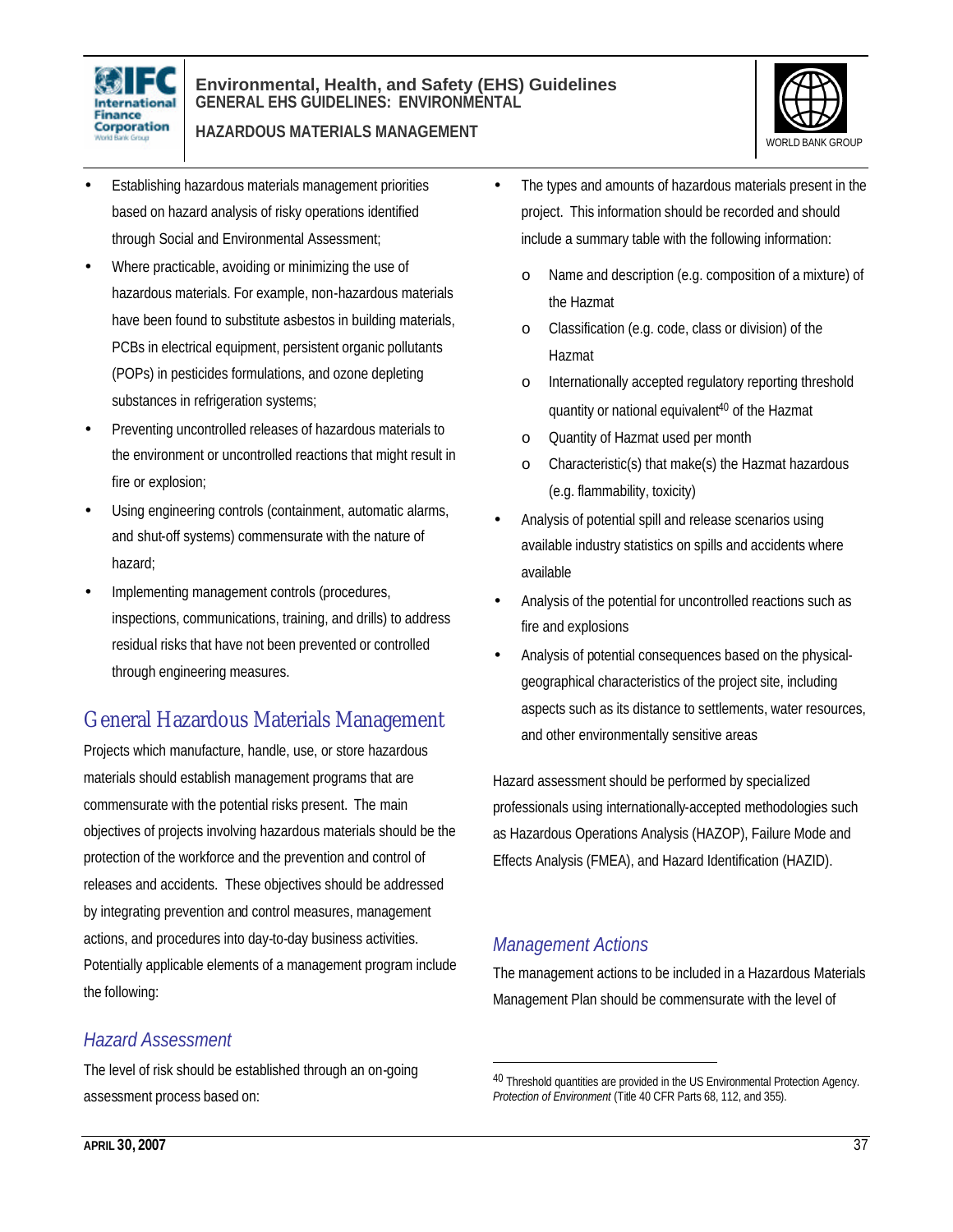



potential risks associated with the production, handling, storage, and use of hazardous materials.

### **Release Prevention and Control Planning**

Where there is risk of a spill of uncontrolled hazardous materials, facilities should prepare a spill control, prevention, and countermeasure plan as a specific component of their Emergency Preparedness and Response Plan (described in more detail in Section 3.7). The plan should be tailored to the hazards associated with the project, and include:

- Training of operators on release prevention, including drills specific to hazardous materials as part of emergency preparedness response training
- Implementation of inspection programs to maintain the mechanical integrity and operability of pressure vessels, tanks, piping systems, relief and vent valve systems, containment infrastructure, emergency shutdown systems, controls and pumps, and associated process equipment
- Preparation of written Standard Operating Procedures (SOPs) for filling USTs, ASTs or other containers or equipment as well as for transfer operations by personnel trained in the safe transfer and filling of the hazardous material, and in spill prevention and response
- SOPs for the management of secondary containment structures, specifically the removal of any accumulated fluid, such as rainfall, to ensure that the intent of the system is not accidentally or willfully defeated
- Identification of locations of hazardous materials and associated activities on an emergency plan site map
- Documentation of availability of specific personal protective equipment and training needed to respond to an emergency
- Documentation of availability of spill response equipment sufficient to handle at least initial stages of a spill and a list of

external resources for equipment and personnel, if necessary, to supplement internal resources

- Description of response activities in the event of a spill, release, or other chemical emergency including:
	- o Internal and external notification procedures
	- o Specific responsibilities of individuals or groups
	- o Decision process for assessing severity of the release, and determining appropriate actions
	- o Facility evacuation routes
	- o Post-event activities such as clean-up and disposal, incident investigation, employee re-entry, and restoration of spill response equipment.

#### **Occupational Health and Safety**

The Hazardous Materials Management Plan should address applicable, essential elements of occupational health and safety management as described in Section 2.0 on Occupational Health and Safety, including:

- Job safety analysis to identify specific potential occupational hazards and industrial hygiene surveys, as appropriate, to monitor and verify chemical exposure levels, and compare with applicable occupational exposure standards<sup>41</sup>
- Hazard communication and training programs to prepare workers to recognize and respond to workplace chemical hazards. Programs should include aspects of hazard identification, safe operating and materials handling procedures, safe work practices, basic emergency procedures, and special hazards unique to their jobs.

<sup>&</sup>lt;sup>41</sup> Including: Threshold Limit Value (TLV<sup>®</sup>) occupational exposure quidelines and Biological Exposure Indices (BEIs®), American Conference of Governmental Industrial Hygienists (ACGIH), http://www.acgih.org/TLV/; U.S. National Institute for Occupational Health and Safety (NIOSH), http://www.cdc.gov/niosh/npg/; Permissible Exposure Limits (PELs), U.S. Occupational Safety and Health Administration (OSHA),

http://www.osha.gov/pls/oshaweb/owadisp.show\_document?p\_table=STANDARD S&p\_id=9992; Indicative Occupational Exposure Limit Values, European Union, http://europe.osha.eu.int/good\_practice/risks/ds/oel/; and other similar sources.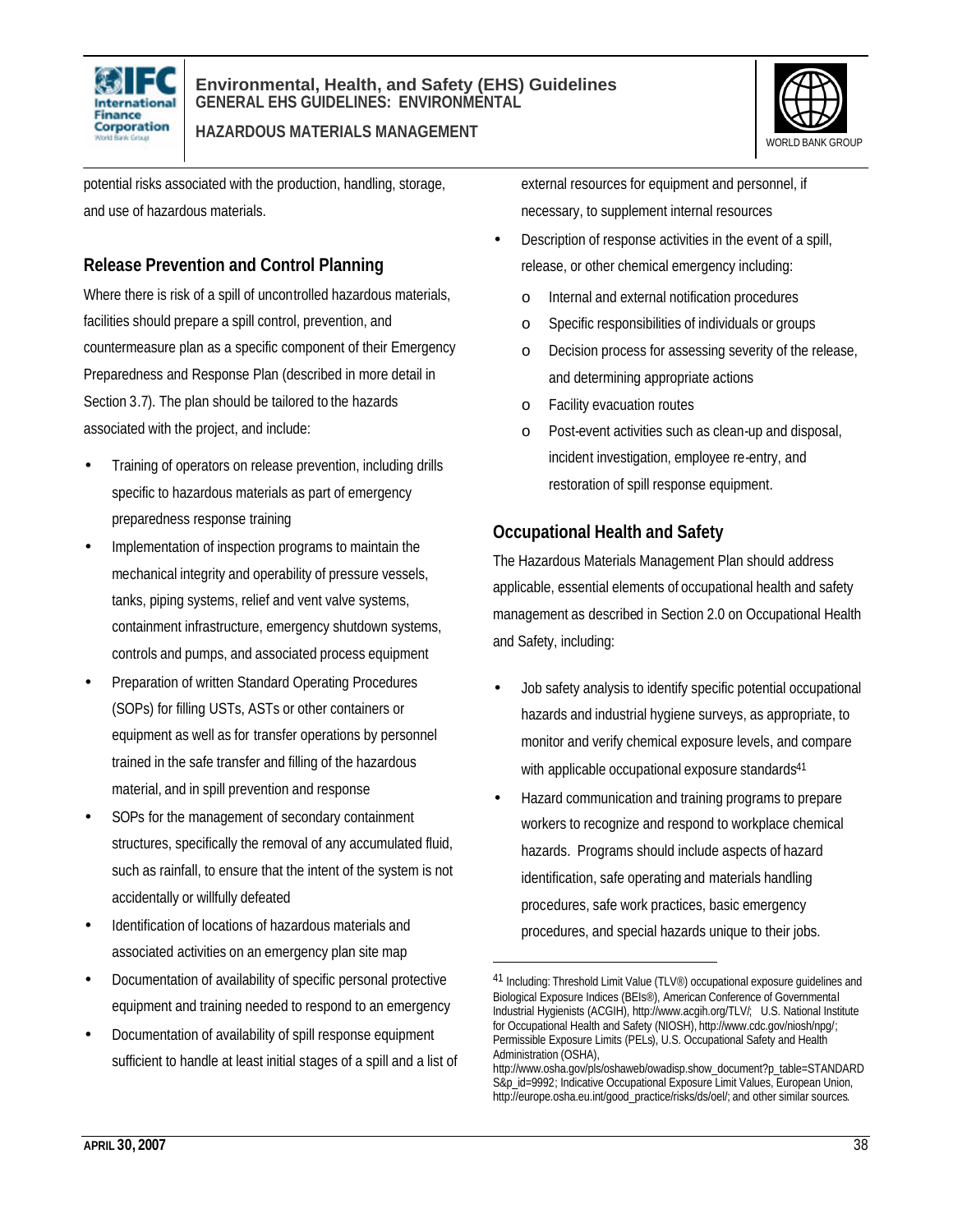



Training should incorporate information from Material Safety Data Sheets<sup>42</sup> (MSDSs) for hazardous materials being handled. MSDSs should be readily accessible to employees in their local language.

- Definition and implementation of permitted maintenance activities, such as hot work or confined space entries
- Provision of suitable personal protection equipment (PPE) (footwear, masks, protective clothing and goggles in appropriate areas), emergency eyewash and shower stations, ventilation systems, and sanitary facilities
- Monitoring and record-keeping activities, including audit procedures designed to verify and record the effectiveness of prevention and control of exposure to occupational hazards, and maintaining accident and incident investigation reports on file for a period of at least five years

#### **Process Knowledge and Documentation**

The Hazardous Materials Management Plan should be incorporated into, and consistent with, the other elements of the facility ES/OHS MS and include:

- Written process safety parameters (i.e., hazards of the chemical substances, safety equipment specifications, safe operation ranges for temperature, pressure, and other applicable parameters, evaluation of the consequences of deviations, etc.)
- Written operating procedures
- Compliance audit procedures

#### *Preventive Measures*

#### **Hazardous Materials Transfer**

Uncontrolled releases of hazardous materials may result from small cumulative events, or from more significant equipment failure associated with events such as manual or mechanical transfer between storage systems or process equipment. Recommended practices to prevent hazardous material releases from processes include:

- Use of dedicated fittings, pipes, and hoses specific to materials in tanks (e.g., all acids use one type of connection, all caustics use another), and maintaining procedures to prevent addition of hazardous materials to incorrect tanks
- Use of transfer equipment that is compatible and suitable for the characteristics of the materials transferred and designed to ensure safe transfer
- Regular inspection, maintenance and repair of fittings, pipes and hoses
- Provision of secondary containment, drip trays or other overflow and drip containment measures, for hazardous materials containers at connection points or other possible overflow points.

#### **Overfill Protection**

Overfills of vessels and tanks should be prevented as they are among the most common causes of spills resulting in soil and water contamination, and among the easiest to prevent. Recommended overfill protection measures include:

- Prepare written procedures for transfer operations that includes a checklist of measures to follow during filling operations and the use of filling operators trained in these procedures
- Installation of gauges on tanks to measure volume inside
- Use of dripless hose connections for vehicle tank and fixed connections with storage tanks

<sup>42</sup> MSDSs are produced by the manufacturer, but might not be prepared for chemical intermediates that are not distributed in commerce. In these cases, employers still need to provide workers with equivalent information.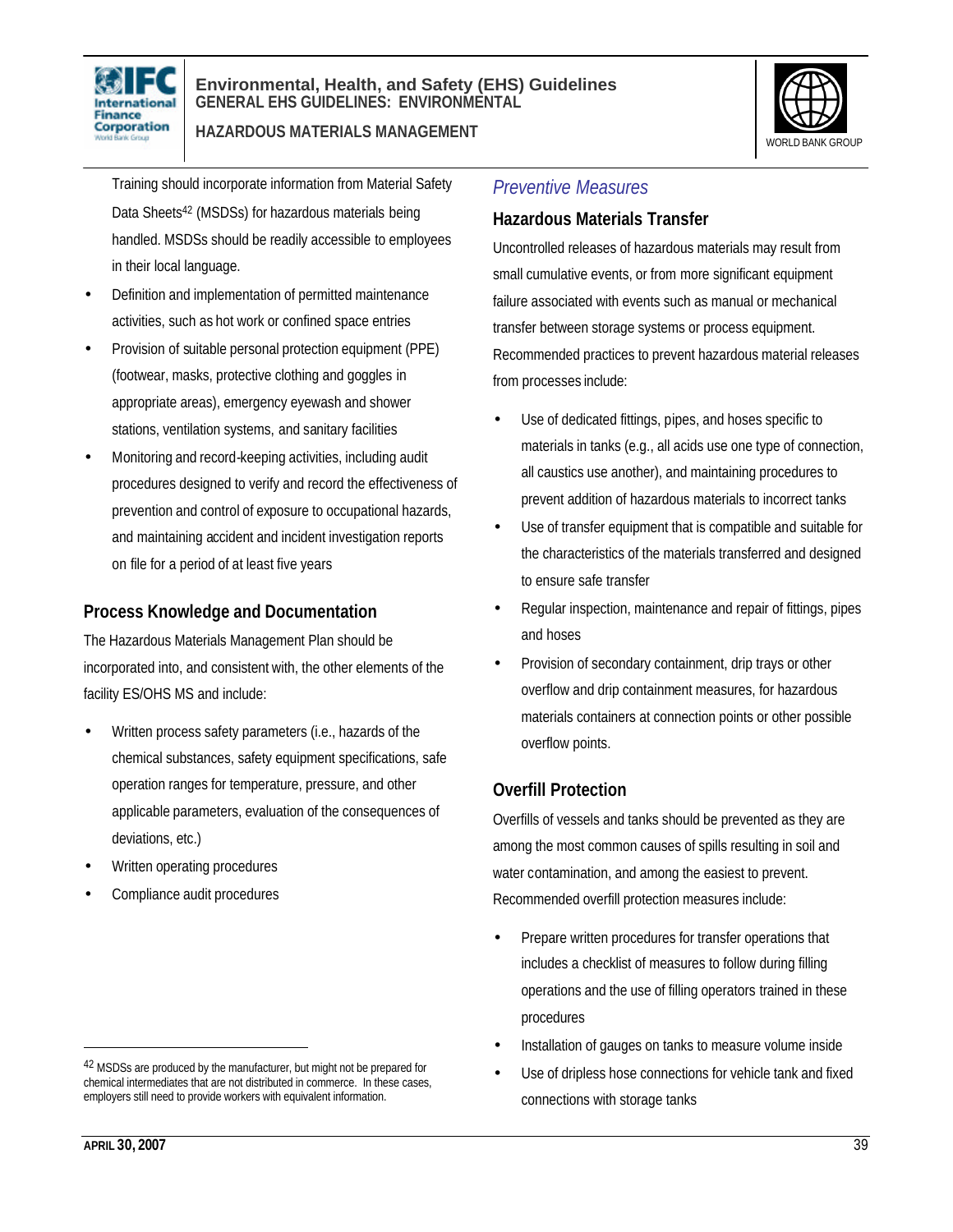



- Provision of automatic fill shutoff valves on storage tanks to prevent overfilling
- Use of a catch basin around the fill pipe to collect spills
- Use of piping connections with automatic overfill protection (float valve)
- Pumping less volume than available capacity into the tank or vessel by ordering less material than its available capacity
- Provision of overfill or over pressure vents that allow controlled release to a capture point

#### **Reaction, Fire, and Explosion Prevention**

Reactive, flammable, and explosive materials should also be managed to avoid uncontrolled reactions or conditions resulting in fire or explosion. Recommended prevention practices include:

- Storage of incompatible materials (acids, bases, flammables, oxidizers, reactive chemicals) in separate areas, and with containment facilities separating material storage areas
- Provision of material-specific storage for extremely hazardous or reactive materials
- Use of flame arresting devices on vents from flammable storage containers
- Provision of grounding and lightning protection for tank farms, transfer stations, and other equipment that handles flammable materials
- Selection of materials of construction compatible with products stored for all parts of storage and delivery systems, and avoiding reuse of tanks for different products without checking material compatibility
- Storage of hazardous materials in an area of the facility separated from the main production works. Where proximity is unavoidable, physical separation should be provided using structures designed to prevent fire, explosion, spill, and other emergency situations from affecting facility operations

• Prohibition of all sources of ignition from areas near flammable storage tanks

### *Control Measures*

#### **Secondary Containment (Liquids)**

A critical aspect for controlling accidental releases of liquid hazardous materials during storage and transfer is the provision of secondary containment. It is not necessary for secondary containment methods to meet long term material compatibility as with primary storage and piping, but their design and construction should hold released materials effectively until they can be detected and safely recovered. Appropriate secondary containment structures consist of berms, dikes, or walls capable of containing the larger of 110 percent of the largest tank or 25% percent of the combined tank volumes in areas with above-ground tanks with a total storage volume equal or greater than 1,000 liters and will be made of impervious, chemically resistant material. Secondary containment design should also consider means to prevent contact between incompatible materials in the event of a release.

Other secondary containment measures that should be applied depending on site-specific conditions include:

- Transfer of hazardous materials from vehicle tanks to storage in areas with surfaces sufficiently impervious to avoid loss to the environment and sloped to a collection or a containment structure not connected to municipal wastewater/stormwater collection system
- Where it is not practical to provide permanent, dedicated containment structures for transfer operations, one or more alternative forms of spill containment should be provided, such as portable drain covers (which can be deployed for the duration of the operations), automatic shut-off valves on storm water basins, or shut off valves in drainage or sewer facilities, combined with oil-water separators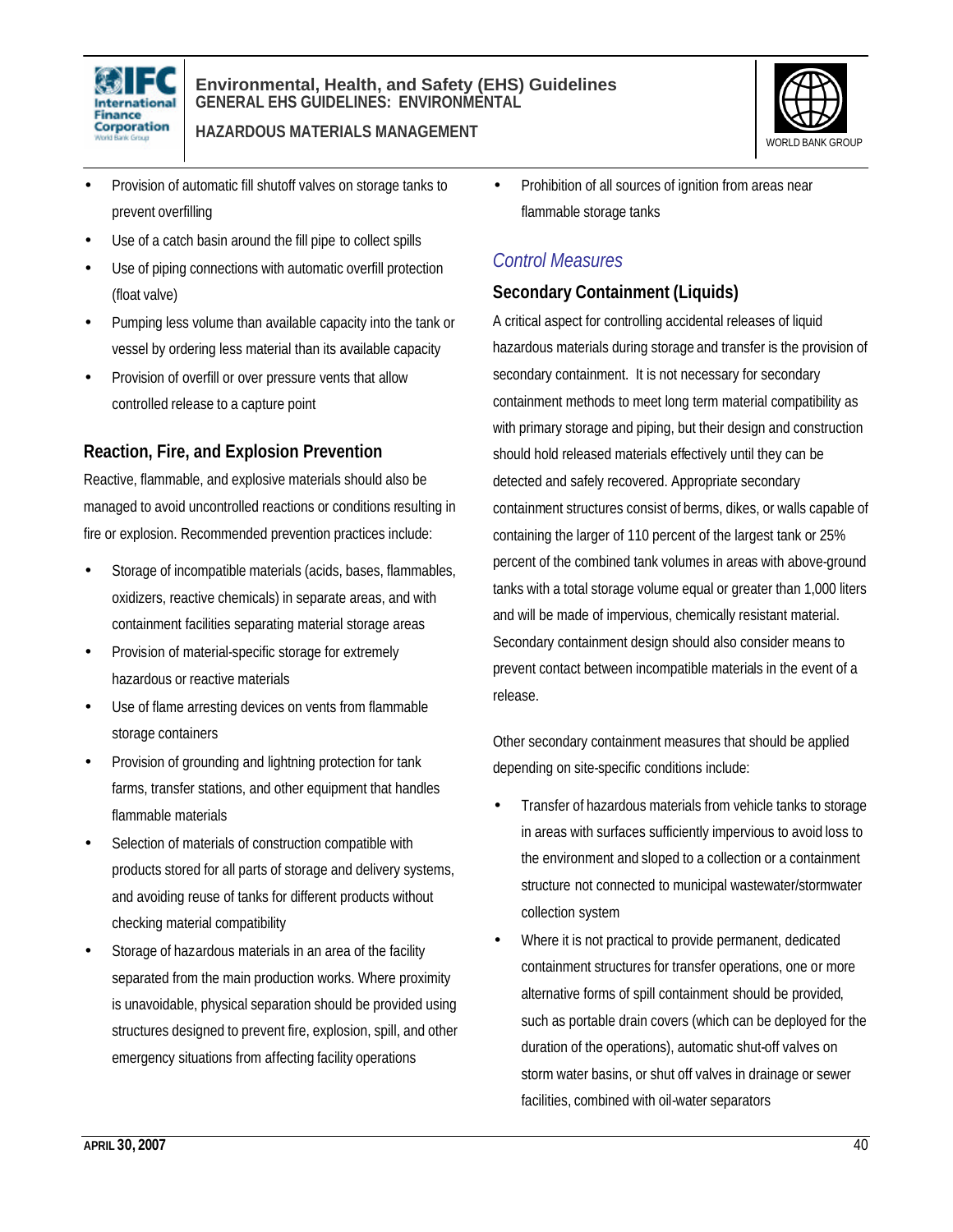



- Storage of drummed hazardous materials with a total volume equal or greater than 1,000 liters in areas with impervious surfaces that are sloped or bermed to contain a minimum of 25 percent of the total storage volume
- Provision of secondary containment for components (tanks, pipes) of the hazardous material storage system, to the extent feasible
- Conducting periodic (e.g. daily or weekly) reconciliation of tank contents, and inspection of visible portions of tanks and piping for leaks;
- Use of double-walled, composite, or specially coated storage and piping systems particularly in the use of underground storage tanks (USTs) and underground piping. If doublewalled systems are used, they should provide a means of detecting leaks between the two walls.

#### **Storage Tank and Piping Leak Detection**

Leak detection may be used in conjunction with secondary containment, particularly in high-risk locations<sup>43</sup>. Leak detection is especially important in situations where secondary containment is not feasible or practicable, such as in long pipe runs. Acceptable leak detection methods include:

- Use of automatic pressure loss detectors on pressurized or long distance piping
- Use of approved or certified integrity testing methods on piping or tank systems, at regular intervals
- Considering the use of SCADA<sup>44</sup> if financially feasible

#### **Underground Storage Tanks (USTs)<sup>45</sup>**

Although there are many environmental and safety advantages of underground storage of hazardous materials, including reduced risk of fire or explosion, and lower vapor losses into the atmosphere, leaks of hazardous materials can go undetected for long periods of time with potential for soil and groundwater contamination. Examples of techniques to manage these risks include:

- Avoiding use of USTs for storage of highly soluble organic materials
- Assessing local soil corrosion potential, and installing and maintaining cathodic protection (or equivalent rust protection) for steel tanks
- For new installations, installing impermeable liners or structures (e.g., concrete vaults) under and around tanks and lines that direct any leaked product to monitoring ports at the lowest point of the liner or structure
- Monitoring the surface above any tank for indications of soil movement
- Reconciling tank contents by measuring the volume in store with the expected volume, given the stored quantity at last stocking, and deliveries to and withdrawals from the store
- Testing integrity by volumetric, vacuum, acoustic, tracers, or other means on all tanks at regular intervals
- Considering the monitoring groundwater of quality down gradient of locations where multiple USTs are in use
- Evaluating the risk of existing UST in newly acquired facilities to determine if upgrades are required for USTs that will be continued to be used, including replacement with new systems or permanent closure of abandoned USTs. Ensuring that new USTs are sited away from wells,

 $\overline{a}$ 

l

High-risk locations are places where the release of product from the storage system could result in the contamination of drinking water source or those located in water resource protection areas as designated by local authorities.

<sup>44</sup> Supervisory Control and Data Acquisition

<sup>45</sup> Additional details on the management of USTs is provided in the EHS Guidelines for Retail Petroleum Stations.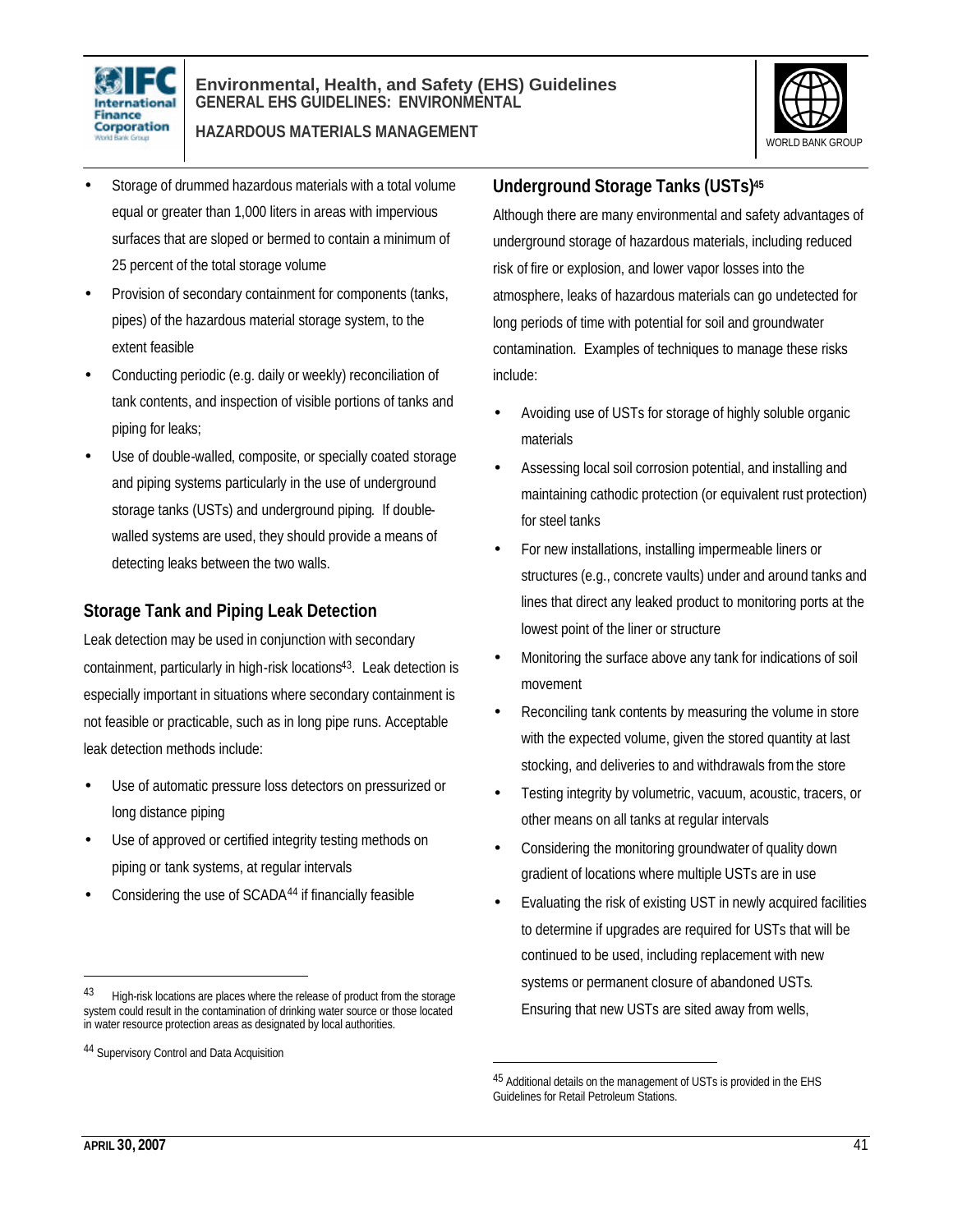

#### **Environmental, Health, and Safety (EHS) Guidelines GENERAL EHS GUIDELINES: ENVIRONMENTAL**

**HAZARDOUS MATERIALS MANAGEMENT**



reservoirs and other source water protection areas and floodplains, and maintained so as to prevent corrosion.

# Management of Major Hazards

In addition to the application of the above-referenced guidance on prevention and control of releases of hazardous materials, projects involving production, handling, and storage of hazardous materials *at or above threshold limits*<sup>46</sup> should prepare a Hazardous Materials Risk Management Plan, in the context of its overall ES/OHS MS, containing all of the elements presented below.<sup>47</sup> The objective of this guidance is the prevention and control of catastrophic releases of toxic, reactive, flammable, or explosive chemicals that may result in toxic, fire, or explosion hazards.<sup>48</sup>

### *Management Actions*

- *Management of Change:* These procedures should address:
	- o The technical basis for changes in processes and operations
	- o The impact of changes on health and safety
	- o Modification to operating procedures
	- o Authorization requirements
	- o Employees affected
	- o Training needs
- *Compliance Audit*: A compliance audit is a way to evaluate compliance with the prevention program requirements for each process. A compliance audit covering each element of

the prevention measures (see below) should be conducted at least every three years and should include:

- o Preparation of a report of the findings
- o Determination and documentation of the appropriate response to each finding
- Documentation that any deficiency has been corrected
- *Incident Investigation:* Incidents can provide valuable information about site hazards and the steps needed to prevent accidental releases. An incident investigation mechanism should include procedures for:
	- o Initiation of the investigation promptly
	- o Summarizing the investigation in a report
	- o Addressing the report findings and recommendations
	- o A review of the report with staff and contractors
- *Employee Participation:* A written plan of action should describe an active employee participation program for the prevention of accidents.
- *Contractors:* There should be a mechanism for contractor control which should include a requirement for them to develop hazard materials management procedures that meet the requirements of the hazardous materials management plan. Their procedures should be consistent with those of the contracting company and the contractor workforce should undergo the same training. Additionally, procedures should require that contractors are:
	- Provided with safety performance procedures and safety and hazard information
	- o Observe safety practices
	- o Act responsibly
	- o Have access to appropriate training for their employees
	- o Ensure that their employees know process hazards and applicable emergency actions

<sup>&</sup>lt;sup>46</sup> Threshold quantities should be those established for emergency planning purposes such as provided in the US Environmental Protection Agency. *Protection of Environment* (Title 40 CFR Parts 300-399 and 700 to 789).

<sup>&</sup>lt;sup>47</sup> For further information and quidance, please refer to International Finance Corporation (IFC) Hazardous Materials Risk Management Manual. Washington, D.C. December 2000.

<sup>48</sup> The approach to the management of major hazards is largely based on an approach to Process Safety Management developed by the American Institute of Chemical Engineers.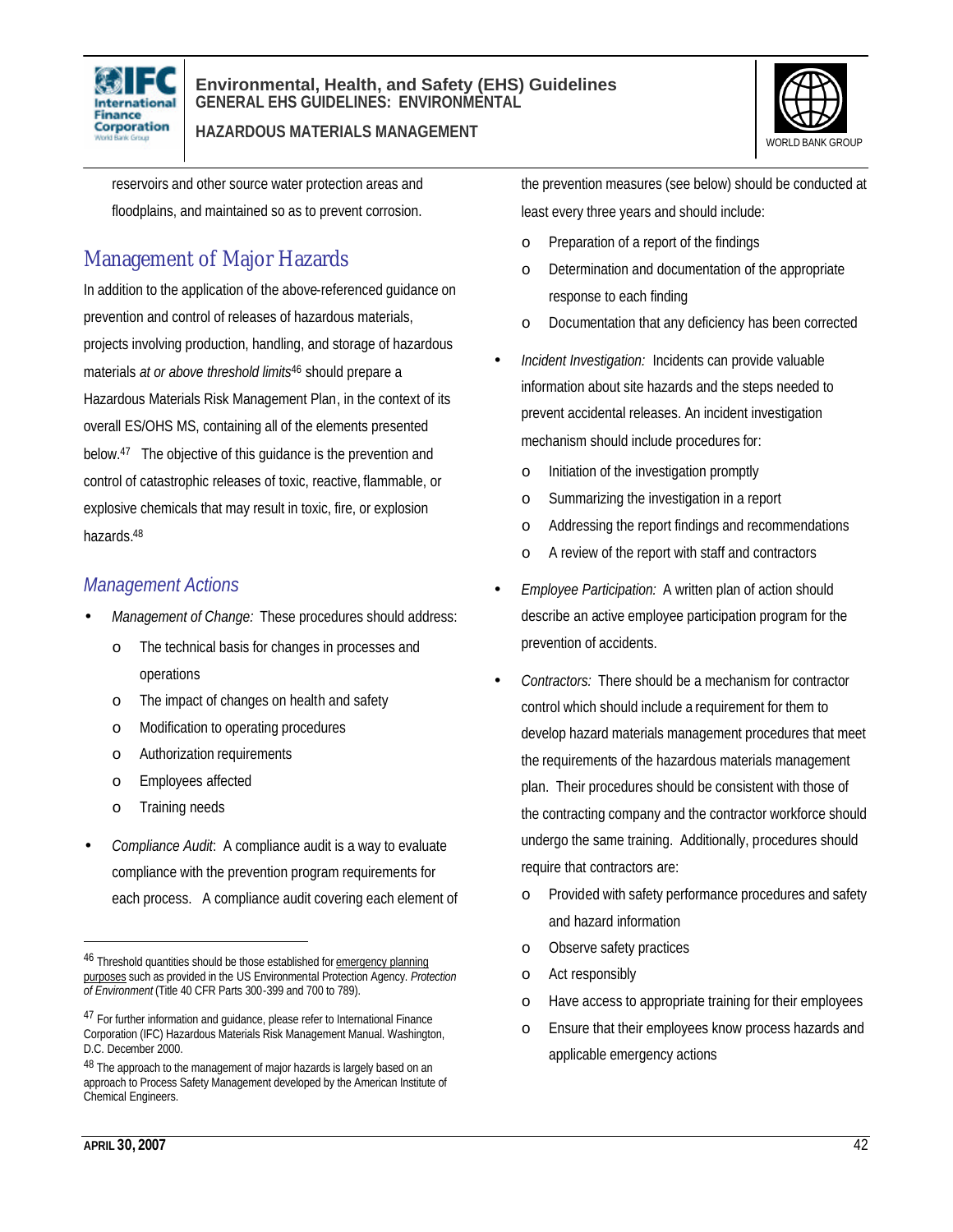



- o Prepare and submit training records for their employees to the contracting company
- o Inform their employees about the hazards presented by their work
- o Assess trends of repeated similar incidents
- o Develop and implement procedures to manage repeated similar incidents
- *Training*: Project employees should be provided training on Hazmat management. The training program should include:
	- o A list of employees to be trained
	- o Specific training objectives
	- o Mechanisms to achieve the objectives (i.e., hands-on workshops, videos, etc.)
	- o The means to determine whether the training program is effective
	- o Training procedures for new hires and refresher courses for existing employees

#### *Preventive Measures*

The purpose of preventive measures is to ensure that safetyrelated aspects of the process and equipment are considered, limits to be placed on the operations are well known, and accepted standards and codes are adopted, where they apply.

- *Process Safety Information:* Procedures should be prepared for each hazardous materials and include:
	- o Compilation of Material Safety Data Sheets (MSDS)
	- o Identification of maximum intended inventories and safe upper/lower parameters
	- o Documentation of equipment specifications and of codes and standards used to design, build and operate the process
- *Operating Procedures:* SOPs should be prepared for each step of all processes or operations within the project (e.g.

initial startup, normal operations, temporary operations, emergency shutdown, emergency operations, normal shutdown, and start-up following a normal or emergency shutdown or major change). These SOPs should include special considerations for Mazmats used in the process or operations (e.g. temperature control to prevent emissions of a volatile hazardous chemical; diversion of gaseous discharges of hazardous pollutants from the process to a temporary storage tank in case of emergency).

Other procedures to be developed include impacts of deviations, steps to avoid deviations, prevention of chemical exposure, exposure control measures, and equipment inspections.

*Mechanical Integrity of process equipment, piping and instrumentation:* Inspection and maintenance procedures should be developed and documented to ensure mechanical integrity of equipment, piping, and instrumentation and prevent uncontrolled releases of hazardous materials from the project. These procedures should be included as part of the project SOPs. The specific process components of major interest include pressure vessels and storage tanks, piping systems, relief and vent systems and devices, emergency shutdown systems, controls, and pumps. Recommended aspects of the inspection and maintenance program include:

- o Developing inspection and maintenance procedures
- o Establishing a quality assurance plan for equipment, maintenance materials, and spare parts
- o Conducting employee training on the inspection and maintenance procedures
- o Conducting equipment, piping, and instrumentation inspections and maintenance
- o Identifying and correcting identified deficiencies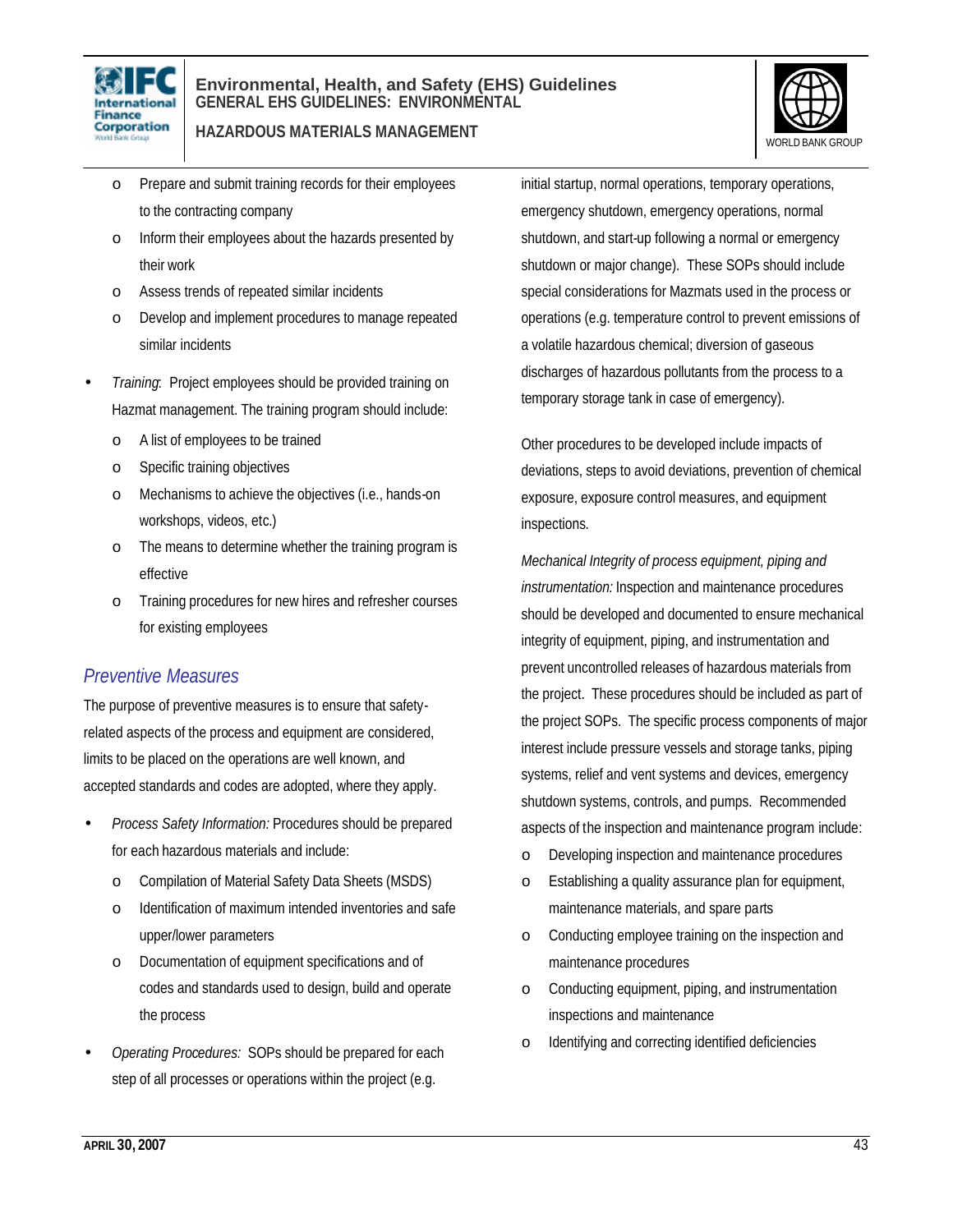



- o Evaluating the inspection and maintenance results and, if necessary, updating the inspection and maintenance procedures
- o Reporting the results to management.
- *Hot Work Permit:* Hot work operations such as brazing, torch-cutting, grinding, soldering, and welding – are associated with potential health, safety, and property hazards resulting from the fumes, gases, sparks, and hot metal and radiant energy produced during hot work. Hot work permit is required for any operation involving open flames or producing heat and/or sparks. The section of SOPs on hot work should include the responsibility for hot work permitting, personal protection equipment (PPE), hot work procedures, personnel training, and recordkeeping.
- *Pre-Start Review:* Procedures should be prepared to carry out pre-start reviews when a modification is significant enough to require a change in safety information under the management of change procedure. The procedures should:
	- o Confirm that the new or modified construction and/or equipment meet design specifications
	- o Ensure that procedures for safety, operation, maintenance, and emergency are adequate
	- o Include a process hazard assessment, and resolve or implement recommendations for new process
	- o Ensure that training for all affected employees is being conducted

### *Emergency Preparedness and Response*

When handling hazardous materials, procedures and practices should be developed allowing for quick and efficient responses to accidents that could result in human injury or damage to the environment. An Emergency Preparedness and Response Plan,

incorporated into and consistent with, the facility's overall ES/OHS MS, should be prepared to cover the following:<sup>49</sup>

- *Planning Coordination:* Procedures should be prepared for:
	- o Informing the public and emergency response agencies
	- o Documenting first aid and emergency medical treatment
	- o Taking emergency response actions
	- o Reviewing and updating the emergency response plan to reflect changes, and ensuring that employees are informed of such changes
- *Emergency Equipment:* Procedures should be prepared for using, inspecting, testing, and maintaining the emergency response equipment.
- *Training:* Employees and contractors should be trained on emergency response procedures.

### *Community Involvement and Awareness*

When hazardous materials are in use above threshold quantities, the management plan should include a system for community awareness, notification and involvement that should be commensurate with the potential risks identified for the project during the hazard assessment studies. This should include mechanisms for sharing the results of hazard and risk assessment studies in a timely, understandable and culturally sensitive manner with potentially affected communities that provides a means for public feedback. Community involvement activities should include:

• Availability of general information to the potentially affected community on the nature and extent of project operations, and the prevention and control measures in place to ensure no effects to human health

<sup>49</sup> For a comprehensive treatment of the development of emergency response plans in conjunction with communities refer to the Awareness and Preparedness for Emergencies at Local Level (APELL) Guidelines available at: http://www.uneptie.org/pc/apell/publications/handbooks.html